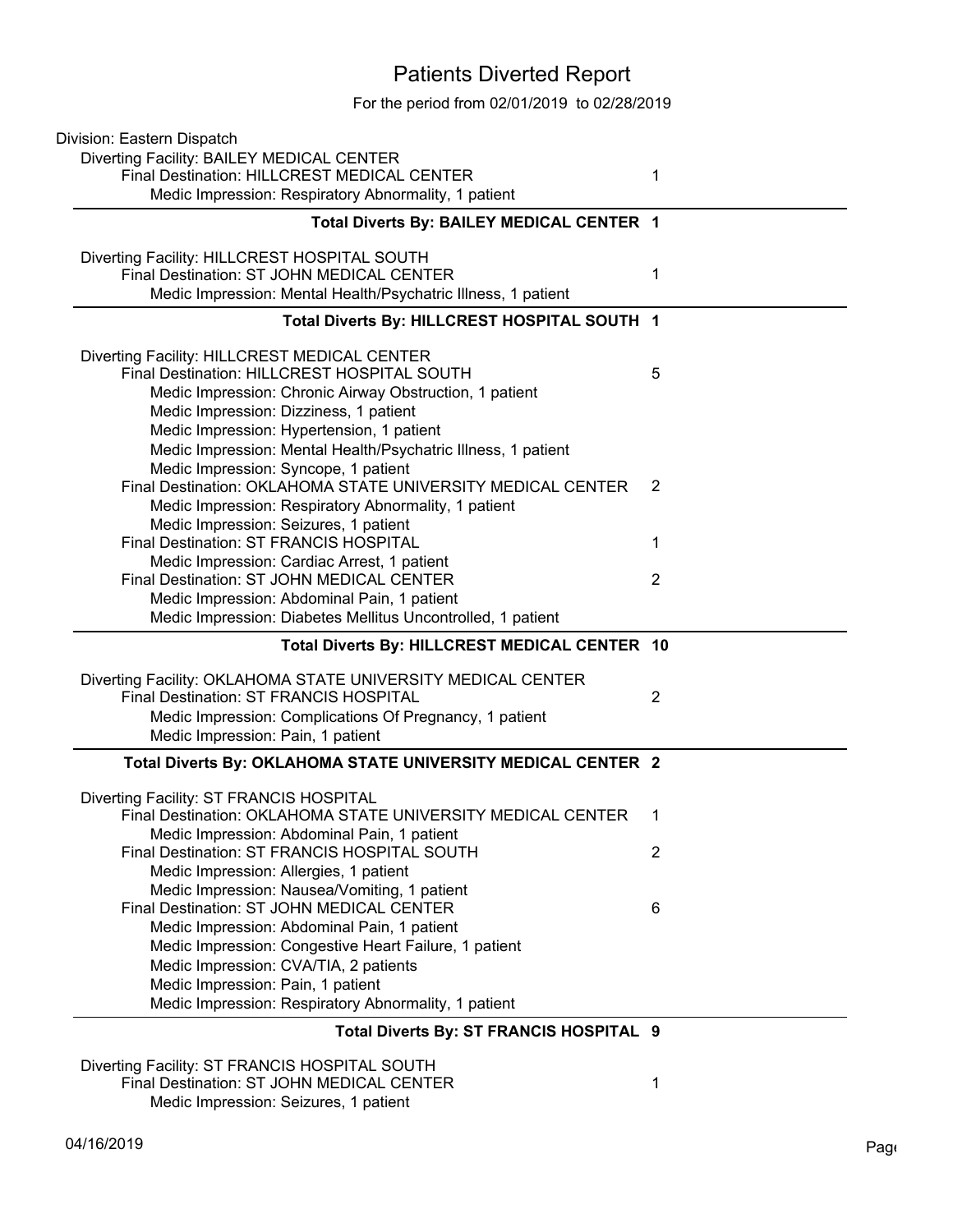| Total Diverts By: ST FRANCIS HOSPITAL SOUTH 1                                                    |   |
|--------------------------------------------------------------------------------------------------|---|
| Diverting Facility: ST JOHN BROKEN ARROW                                                         |   |
| Final Destination: OKLAHOMA STATE UNIVERSITY MEDICAL CENTER                                      | 1 |
| Medic Impression: Respiratory Abnormality, 1 patient                                             |   |
| Final Destination: ST JOHN MEDICAL CENTER                                                        |   |
| Medic Impression: Abdominal Pain, 1 patient                                                      |   |
| Total Diverts By: ST JOHN BROKEN ARROW 2                                                         |   |
|                                                                                                  |   |
|                                                                                                  |   |
| Diverting Facility: ST JOHN MEDICAL CENTER<br><b>Final Destination: HILLCREST MEDICAL CENTER</b> | 1 |
| Medic Impression: Abdominal Pain, 1 patient                                                      |   |
| Final Destination: ST JOHN BROKEN ARROW                                                          | 1 |
| Medic Impression: Respiratory Abnormality, 1 patient                                             |   |

**Total Diverts By: ST JOHN MEDICAL CENTER 2**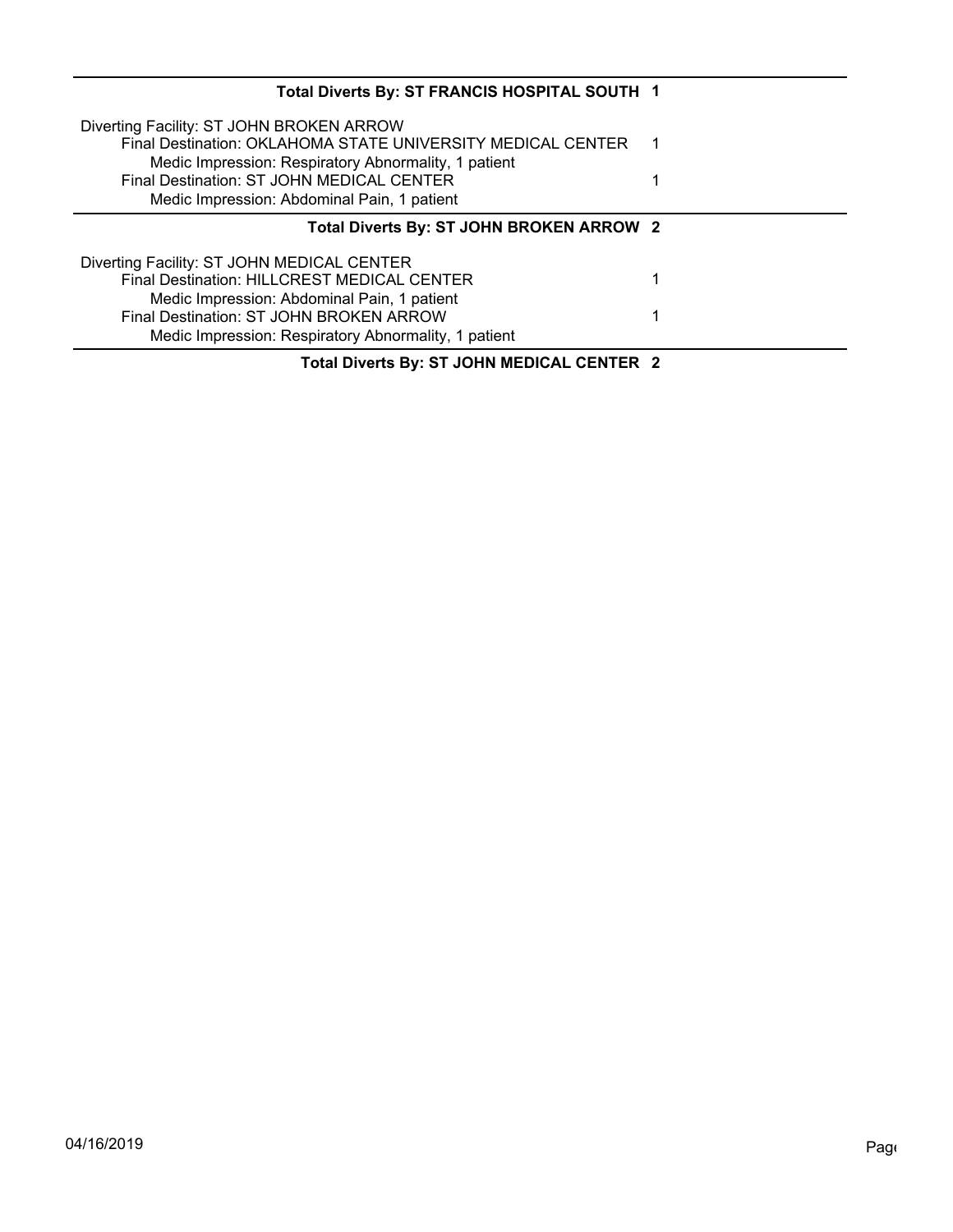| Division: Western Dispatch                                                                               |                |
|----------------------------------------------------------------------------------------------------------|----------------|
| Diverting Facility: ALLIANCE HEALTH - MIDWEST                                                            |                |
| Final Destination: OU MEDICAL CENTER                                                                     | 1              |
| Medic Impression: Fever, 1 patient                                                                       |                |
| Final Destination: ST. ANTHONY HEALTHPLEX EAST                                                           | 1              |
| Medic Impression: Dizziness, 1 patient                                                                   |                |
| Total Diverts By: ALLIANCE HEALTH - MIDWEST 2                                                            |                |
| Diverting Facility: BETHANY BEHAVIORAL HEALTH                                                            |                |
| Final Destination: OU MEDICAL CENTER                                                                     | 1              |
| Medic Impression: Respiratory Abnormality, 1 patient                                                     |                |
| Total Diverts By: BETHANY BEHAVIORAL HEALTH 1                                                            |                |
|                                                                                                          |                |
| Diverting Facility: INTEGRIS BAPTIST MEDICAL CENTER                                                      |                |
| <b>Final Destination: INTEGRIS DEACONESS</b>                                                             | 6              |
| Medic Impression: Abdominal Pain, 1 patient                                                              |                |
| Medic Impression: Congestive Heart Failure, 1 patient                                                    |                |
| Medic Impression: Respiratory Abnormality, 2 patients                                                    |                |
| Medic Impression: Seizures, 1 patient                                                                    |                |
| Medic Impression: Trauma, 1 patient<br>Final Destination: INTEGRIS HEALTH EDMOND                         | $\overline{2}$ |
| Medic Impression: Altered Mental Status, 1 patient                                                       |                |
| Medic Impression: Hemorrhage Of Gastrointestinal Tract, 1 patient                                        |                |
| Final Destination: INTEGRIS SOUTHWEST MEDICAL CEN                                                        | 1              |
| Medic Impression: Pain, 1 patient                                                                        |                |
| Final Destination: MERCY HOSPITAL - OKLAHOMA CITY                                                        | 1              |
| Medic Impression: Altered Mental Status, 1 patient                                                       |                |
|                                                                                                          |                |
|                                                                                                          |                |
| Total Diverts By: INTEGRIS BAPTIST MEDICAL CENTER 10                                                     |                |
| Diverting Facility: INTEGRIS SOUTHWEST MEDICAL CEN                                                       |                |
| Final Destination: ALLIANCE HEALTH - MIDWEST                                                             | 1              |
| Medic Impression: Abdominal Pain, 1 patient                                                              |                |
| Final Destination: COMMUNITY HOSPITAL SOUTH CAMPUS                                                       | 1              |
| Medic Impression: Abdominal Pain, 1 patient                                                              |                |
| Final Destination: INTEGRIS BAPTIST MEDICAL CENTER                                                       | 1              |
| Medic Impression: Altered Mental Status, 1 patient                                                       |                |
| Final Destination: OU MEDICAL CENTER                                                                     |                |
| Medic Impression: ACS, 1 patient                                                                         |                |
| Final Destination: SSM HEALTH ST ANTHONY HOSPITAL                                                        | 1              |
| Medic Impression: Altered Mental Status, 1 patient                                                       |                |
| Final Destination: ST. ANTHONY HEALTHPLEX SOUTH                                                          | $\overline{2}$ |
| Medic Impression: Alcohol Abuse, 1 patient                                                               |                |
| Medic Impression: Fever, 1 patient                                                                       |                |
| Total Diverts By: INTEGRIS SOUTHWEST MEDICAL CEN 7                                                       |                |
|                                                                                                          |                |
| Diverting Facility: MERCY HOSPITAL - OKLAHOMA CITY<br>Final Destination: INTEGRIS BAPTIST MEDICAL CENTER | 2              |
| Medic Impression: Dizziness, 1 patient                                                                   |                |
| Medic Impression: Hemorrhage, 1 patient                                                                  |                |
| Final Destination: INTEGRIS HEALTH EDMOND                                                                | 1              |
| Medic Impression: Trauma, 1 patient                                                                      |                |
| Final Destination: OKLAHOMA HEART HOSPITAL NORTH                                                         | $\overline{2}$ |
| Medic Impression: Altered Mental Status, 1 patient<br>Medic Impression: Cardiac Arrest, 1 patient        |                |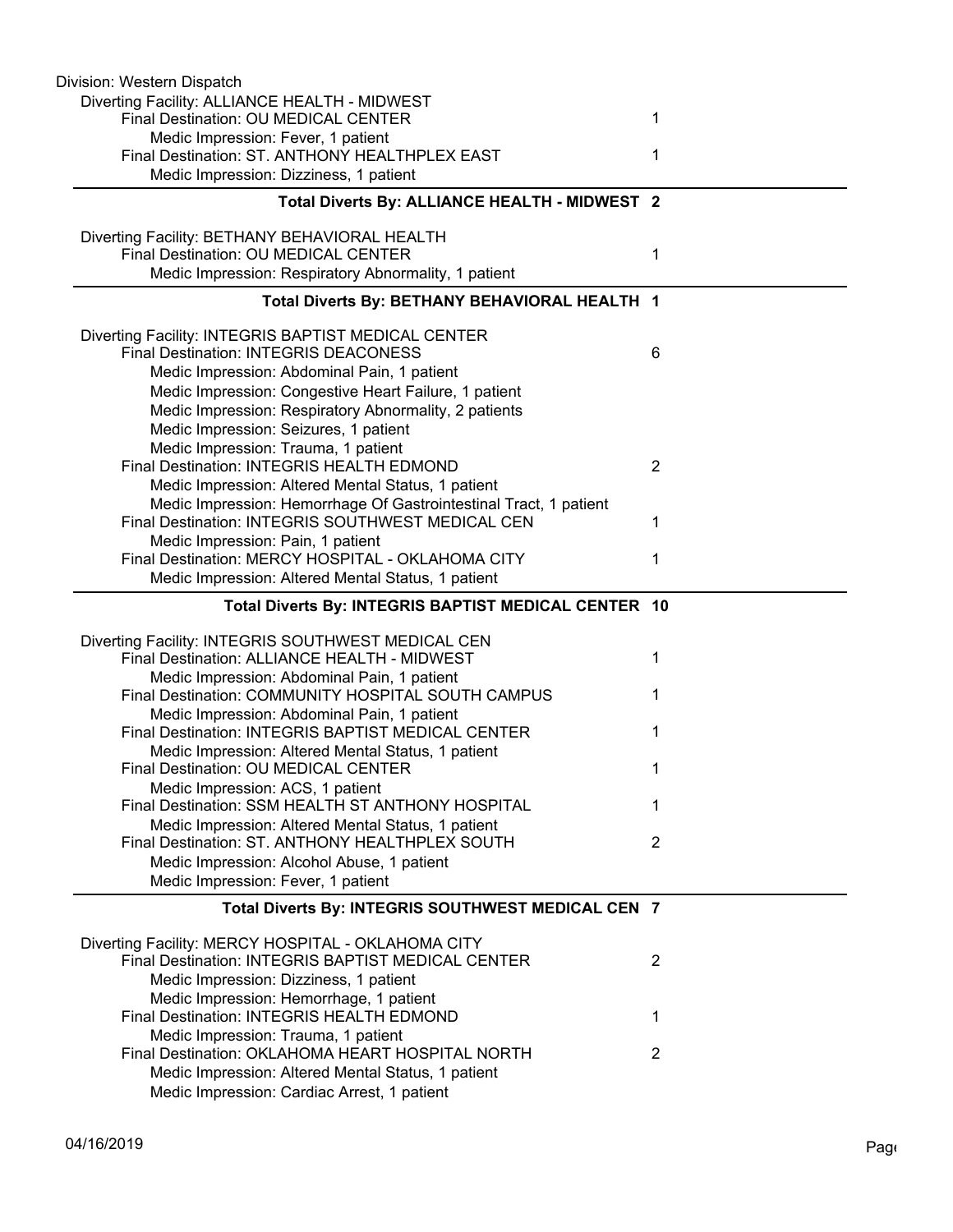| Total Diverts By: MERCY HOSPITAL - OKLAHOMA CITY 5                                                                                                                                                                                                                                                                                                                                                                          |                |
|-----------------------------------------------------------------------------------------------------------------------------------------------------------------------------------------------------------------------------------------------------------------------------------------------------------------------------------------------------------------------------------------------------------------------------|----------------|
| Diverting Facility: NORMAN REGIONAL HEALTHPLEX<br>Final Destination: NORMAN REGIONAL HOSPITAL<br>Medic Impression: Hemorrhage Of Gastrointestinal Tract, 1 patient<br>Medic Impression: Paroxysmal Tachycardia, 1 patient                                                                                                                                                                                                   | $\overline{2}$ |
| Total Diverts By: NORMAN REGIONAL HEALTHPLEX 2                                                                                                                                                                                                                                                                                                                                                                              |                |
| Diverting Facility: NORMAN REGIONAL HOSPITAL<br>Final Destination: INTEGRIS SOUTHWEST MEDICAL CEN<br>Medic Impression: Hemorrhage Of Gastrointestinal Tract, 1 patient                                                                                                                                                                                                                                                      | 1              |
| Total Diverts By: NORMAN REGIONAL HOSPITAL 1                                                                                                                                                                                                                                                                                                                                                                                |                |
| Diverting Facility: OKLAHOMA CITY VA HOSPITAL<br>Final Destination: OKLAHOMA HEART HOSPITAL SOUTH<br>Medic Impression: ACS, 1 patient                                                                                                                                                                                                                                                                                       | 1              |
| Total Diverts By: OKLAHOMA CITY VA HOSPITAL 1                                                                                                                                                                                                                                                                                                                                                                               |                |
| Diverting Facility: OKLAHOMA HEART HOSPITAL NORTH<br>Final Destination: INTEGRIS BAPTIST MEDICAL CENTER<br>Medic Impression: Respiratory Abnormality, 1 patient                                                                                                                                                                                                                                                             | 1              |
| Total Diverts By: OKLAHOMA HEART HOSPITAL NORTH 1                                                                                                                                                                                                                                                                                                                                                                           |                |
| Diverting Facility: OKLAHOMA HEART HOSPITAL SOUTH<br>Final Destination: ALLIANCE HEALTH - MIDWEST<br>Medic Impression: Dizziness, 1 patient                                                                                                                                                                                                                                                                                 | 1              |
| Final Destination: INTEGRIS SOUTHWEST MEDICAL CEN                                                                                                                                                                                                                                                                                                                                                                           | 1              |
| Medic Impression: Fever, 1 patient<br>Final Destination: OKLAHOMA HEART HOSPITAL NORTH<br>Medic Impression: Dizziness, 1 patient                                                                                                                                                                                                                                                                                            | 1              |
| Total Diverts By: OKLAHOMA HEART HOSPITAL SOUTH 3                                                                                                                                                                                                                                                                                                                                                                           |                |
| Diverting Facility: OU MEDICAL CENTER<br>Final Destination: INTEGRIS SOUTHWEST MEDICAL CEN<br>Medic Impression: Altered Mental Status, 1 patient<br>Medic Impression: Chest Pain Non-Cardiac, 1 patient                                                                                                                                                                                                                     | 5              |
| Medic Impression: Diabetes Mellitus Uncontrolled, 1 patient<br>Medic Impression: Hemorrhage Of Gastrointestinal Tract, 1 patient<br>Medic Impression: Respiratory Abnormality, 1 patient<br>Final Destination: OU MEDICAL CENTER EDMOND                                                                                                                                                                                     | 4              |
| Medic Impression: Chest Pain Non-Cardiac, 1 patient<br>Medic Impression: Diabetes Mellitus Uncontrolled, 1 patient<br>Medic Impression: Fever, 1 patient                                                                                                                                                                                                                                                                    |                |
| Medic Impression: Pain, 1 patient<br>Final Destination: SSM HEALTH ST ANTHONY HOSPITAL<br>Medic Impression: Altered Mental Status, 1 patient<br>Medic Impression: Dizziness, 1 patient<br>Medic Impression: Injury, 1 patient<br>Medic Impression: Nausea/Vomiting, 1 patient<br>Medic Impression: OB-GYN Problems, 1 patient<br>Medic Impression: Pain, 1 patient<br>Medic Impression: Respiratory Abnormality, 2 patients | 8              |

**Total Diverts By: OU MEDICAL CENTER 17**